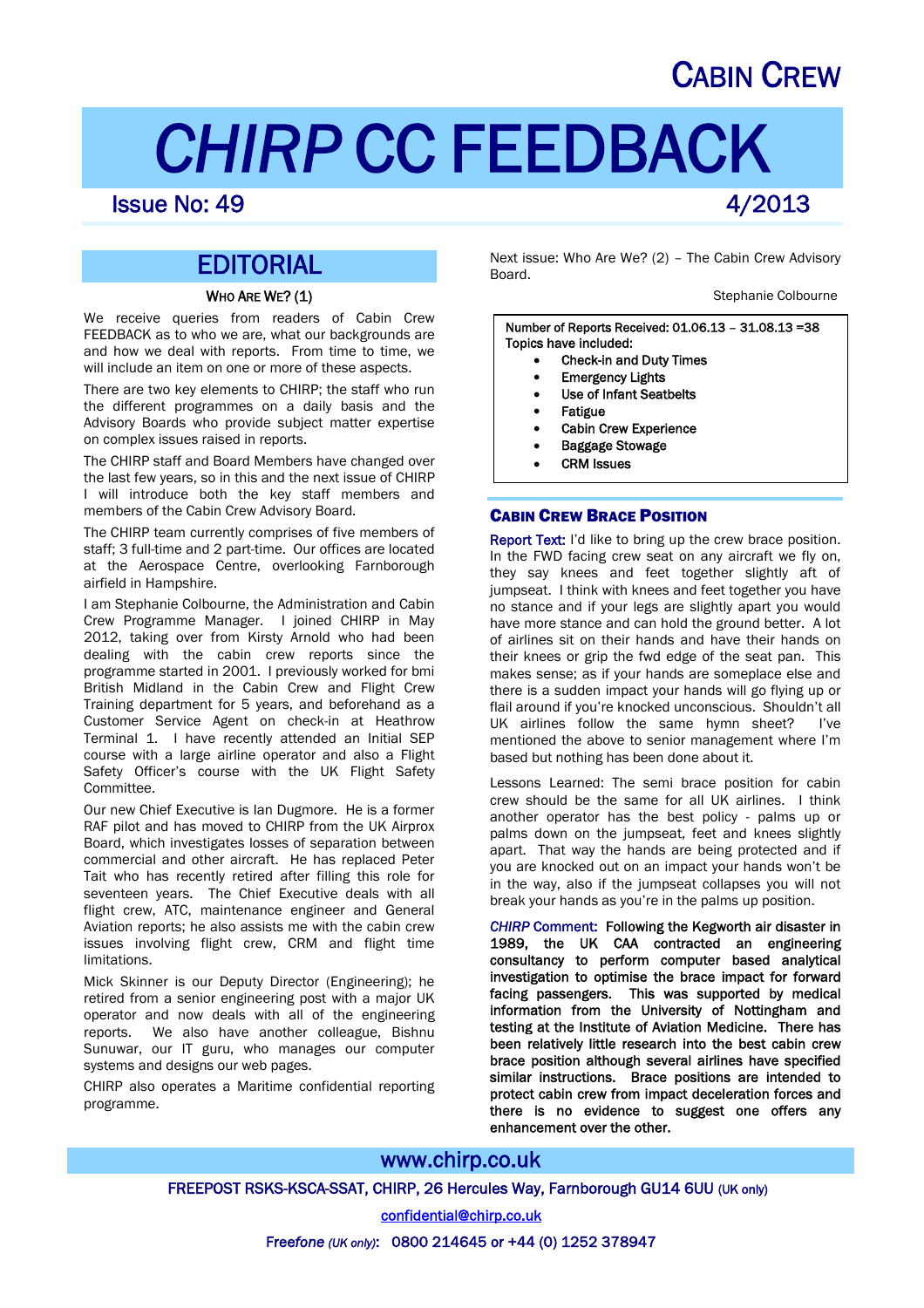#### CHARGING ELECTRONIC DEVICES

Report Text: A passenger asked if we had any leads to charge their laptop, we did not. They then asked me to charge the laptop at another charging point; I explained the safety implications of leaving an unattended lithium battery to charge and declined the request. Unhappy, the passenger spoke to the SCCM who then promptly charged the laptop unattended. The SCCM was challenged about the safety implications and the lack of crew support, however the unit continued to be charged and I chose to make regular checks on it to ensure onboard safety. Company notices forbid this nonstandard operation.

Lessons Learned: To remedy this, the company should provide leads for use by passengers. I would also suggest that they re-issue notices.

*CHIRP* Comment: Whilst portable electronic devices are plugged into a power supply there is the potential for faulty, damaged or counterfeit batteries to malfunction with serious consequences. Operators are required to establish procedures for monitoring of devices plugged into aeroplane systems which may include restricting charging to use of the device only. When incidents as described in this report occur, it is important that cabin crew complete a company incident report. Electrical outlets for aeroplane servicing are not designed for charging PED's; use of these could result in thermal runaway of the battery or malfunction of the aeroplane electrical system.

#### CABIN CREW COLOUR VISION

Report Text: Whilst I was conducting training for a company I was sharing a room with a cabin crew member. During this time he informed me that he was colour blind. This gave me a little concern, but I was afraid to say anything to him or the company in question. I do think this is something that should be looked into for the safety of the airline. He had told me he can tell the difference on the call panel by the location rather than the colours.

*CHIRP* Comment: Current EU-OPS standards do not require colour vision testing. EASA Part-MED requires a cabin crew member to correctly identify 9 of the first 15 plates of the 24-plate Ishihara pseudoisochromatic plates. Alternatively the cabin crew member should demonstrate that they are colour-safe by means of a suitable functional test. Such tests would include the successful completion of company SEP training. With safety-critical tasks, for example door operations and the use of fire extinguishers, there are sufficient alternative cues to enable a crew member with impaired colour vision to operate safely.

#### RODENT ONBOARD

Report Text: We were coming into land and I was seated looking down the aisle towards the front of the cabin. A mouse came up the aisle and went into a stowage opposite the toilets. It managed to get across the aisle (via a hole in the stowage) to the door where the crew on the other side were able to see it. It continued to do this - go from one side to the other - until after landing, obviously trying to get out of the stowage where it was effectively trapped. The passenger load was relatively light so no passengers saw it. The SCCM recorded this on our forms and I informed the Captain and the Engineer after landing. The matter seemed to be taken quite lightly and no one entered the incident into the maintenance log.

Upon returning back to base I contacted my manager who said that the aircraft had not been taken out of service and was currently airborne again. I was told that engineering would telephone me to discuss the incident. They did not. When I went back to work, I went to see my manager who again informed me that there was no record of anything being done to the aircraft. Again, the matter seemed to be taken quite lightly and to my knowledge the mouse still remains onboard the aircraft!

Lessons Learned: The incident should have been taken more seriously and acted upon. The fact that the maintenance log had not been filled in seemed to give everyone an excuse for inaction.

*CHIRP* Comment: All aircraft operators realise the importance of protecting aircrew and aircraft from pests that might affect health or safety. Rodents, including mice and rats, are un-common hitchhikers on aircraft. Most major airports with electronic airbridges offer little opportunity for rodents to get aboard aircraft. But, occasionally they do get onto aircraft, usually in goods or containers or via wheel wells or stairways. A rodent aboard an aircraft poses a serious risk to the proper operation of the aircraft.

Aircraft in which a rodent or a sighting of a rodent has been made should be inspected as soon as possible by the engineering department to ensure that no damage to electrical wiring or equipment has been caused. There is also the health and safety impact with regards to food hygiene and the germs that the rodent could be carrying. When something like this occurs, the cabin crew member should report the incident as soon as they have returned to base, as has been done in this situation to ensure that the aircraft is properly checked before it departs on another sector.

#### USE OF INFANT SEATBELT

**Report Text:** Whilst taxiing out a family with two children were having difficulty getting their children to remain in their respective seats for take-off. Both children were more than two years old and far too big to be allowed to sit on their parent's laps. Cabin crew managed to calm the children down, strap them in and although they were crying loudly, they were both secured for take-off. Shortly after this task had been completed, the SCCM requested the cabin secure check. Another cabin crew member tried to explain that the checks were taking a bit longer to complete as the family had issues with securing their children. At this point the SCCM told the cabin crew member to bring two extension seatbelts. The cabin crew member tried to state that they were not infants and reiterated that whilst they may be crying, they were both in their seats with their seatbelts fastened. A second cabin crew member also tried to explain this to the SCCM, however they stated in front of the passengers that they were 'overriding' them and